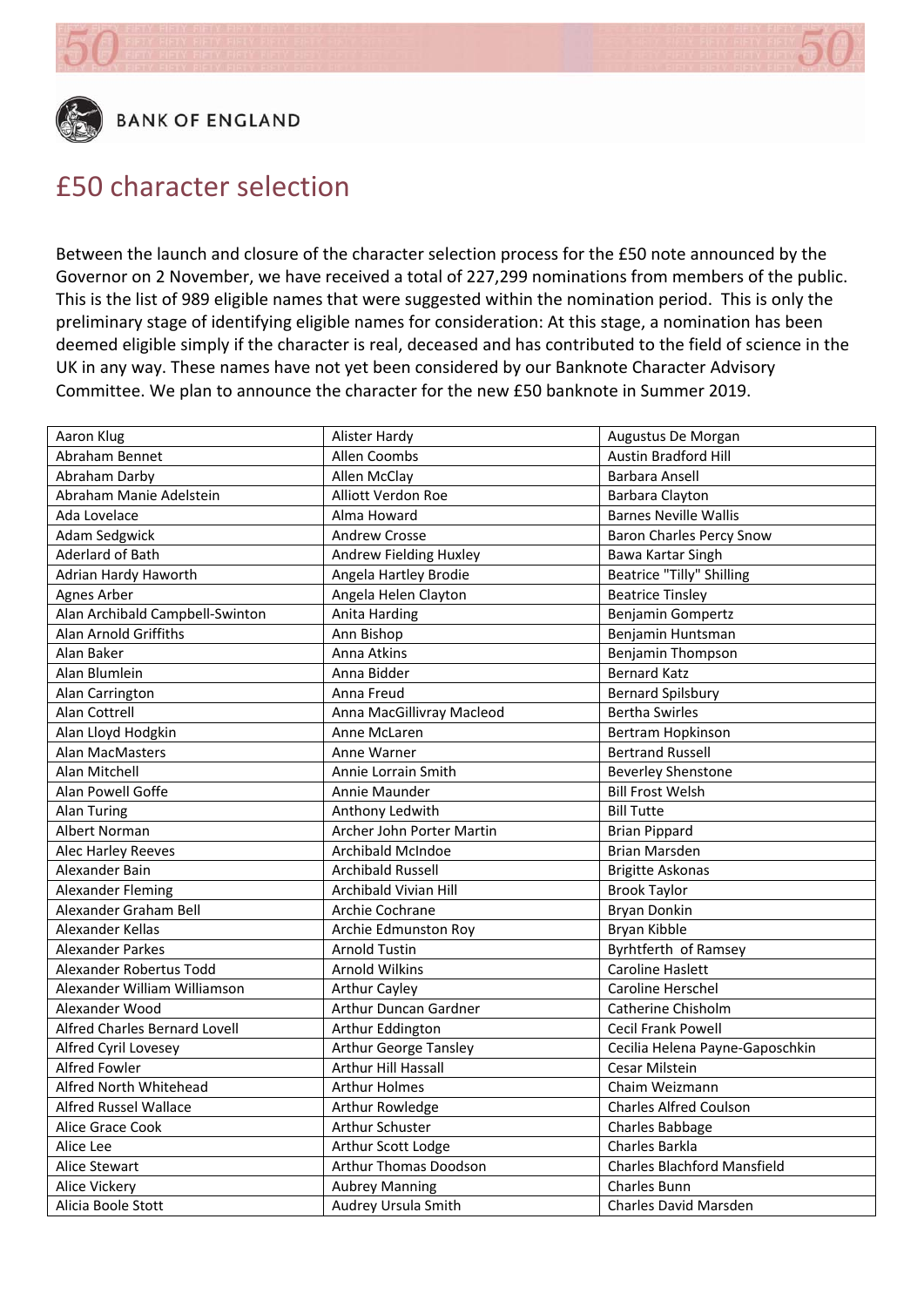

| <b>Charles Edward Rhodes Bruce</b> | David Hay                            | <b>Edward George Bowen</b>      |
|------------------------------------|--------------------------------------|---------------------------------|
| Charles Eryl Wynn-Williams         | David Hughes                         | <b>Edward Jenner</b>            |
| <b>Charles Hawkes Todd</b>         | David Jack                           | <b>Edward Newton</b>            |
| Charles Henry Wordingham           | David John Cameron MacKay            | <b>Edward Penley Abraham</b>    |
| Charles Hesterman Merz             | David Kelly                          | <b>Edward Routh</b>             |
| Charles Kuen Kao                   | David Kirkaldy                       | <b>Edward Stone</b>             |
| Charles Lapworth                   | David Lack                           | <b>Edward Victor Appleton</b>   |
| Charles Lutwidge Dodgson           | David Livingstone                    | <b>Edward Walter Maunder</b>    |
| Charles Lyell                      | David Willis Wilson Henderson        | <b>Edwin Budding</b>            |
| <b>Charles Mackintosh</b>          | Deborah Doniach                      | <b>Edwin Chadwick</b>           |
| <b>Charles Newton</b>              | <b>Denise Barlow</b>                 | <b>Eleanor Glanville</b>        |
| <b>Charles Parsons</b>             | Denis Parsons Burkitt                | <b>Elenor Ormerod</b>           |
| <b>Charles Rolls</b>               | Dennis Babbage                       | Elias Ashmole                   |
| <b>Charles Samuel Myers</b>        | Dennis Gabor                         | Elizabeth Alexander             |
| <b>Charles Scott Sherrington</b>   | Dennis Lindley                       | Elizabeth Andrew Warren         |
| <b>Charles Sutherland Elton</b>    | Dennis William Sciama                | Elizabeth Blackwell             |
| <b>Charles Thomson Rees Wilson</b> | Derek Ratcliffe                      | Elizabeth Carne                 |
| Charles Vernon Boys                | Dietrich Küchemann                   | Elizabeth Casson                |
| <b>Charles Waterton</b>            | Donald Bailey                        | <b>Elizabeth Fulhame</b>        |
| <b>Charles West</b>                | Donald Broadbent                     | Elizabeth Garrett Anderson      |
| <b>Charles Wheatstone</b>          | <b>Donald Devereux Woods</b>         | Elizabeth Philpot               |
| Charles White                      | Donald Lynden-Bell                   | <b>Elizabeth Press</b>          |
| Charles Wyville Thompson           | Donald Michie                        | <b>Ellen Hutchins</b>           |
| Charlotte Auerbach                 | Donald Nixon Ross                    | Elsie Inglis                    |
| <b>Charlotte Scott</b>             | <b>Donald Watts Davies</b>           | Elsie Wakefield                 |
| Christina Cruikshank Miller        | Donald Winnicott                     | Elsie Widdowson                 |
| Christopher Cockerell              | Dorothea Bate                        | <b>Emily Dix</b>                |
| Christopher Hinton                 | Dorothée Pullinger                   | Emmeline Jean Hanson            |
| Christopher Kelk Ingold            | Dorothy Mary Cayley                  | Emmy Klieneberger-Nobel         |
| <b>Christopher Marshall</b>        | Dorothy Donaldson Buchanan           | Erasmus Darwin                  |
| Christopher Zeeman                 | Dorothy Garrod                       | Eric Laithwaite                 |
| Cicely Popplewell                  | Dorothy Hodgkin                      | <b>Ernest Geoffrey Cullwick</b> |
| <b>Cicely Saunders</b>             | Dorothy Needham                      | <b>Ernest Hives</b>             |
| <b>Clement Lindley Wragge</b>      | Dorothy Wrinch                       | <b>Ernest Rutherford</b>        |
| Colin Chapman                      | Dorothy Wyndlow Pattison             | <b>Ernest Starling</b>          |
| Colin Cherry                       | Douglas Rayner Hartree               | Ernest Walton                   |
| Colin Louis Avery Leakey           | Douglas Scott Falconer               | Ernst Chain                     |
| Colin Maclaurin                    | <b>Dudley Brian Spalding</b>         | <b>Ethel Currie</b>             |
| Colin Trevor Pillinger             | <b>Edgar Codd</b>                    | <b>Ethel Sargant</b>            |
| Constance Tipper                   | <b>Edith Humphrey</b>                | <b>Etheldred Benett</b>         |
| Cyril Astley Clarke                | Edith Louisa Cavell                  | Eva Crane                       |
| Daphne Jackson                     | <b>Edmond Halley</b>                 | Eva Frommer                     |
| D'Arcy Wentworth Thompson          | <b>Edmund Davy</b>                   | Evelyn Hickmans                 |
| David Arthur John Tyrrell          | Edmund Edward Fournier d'Albe        | <b>Ferdinand Hurter</b>         |
| David Axon                         | <b>Edmund Whittaker</b>              | <b>Florence Rees</b>            |
| David Bohm                         | <b>Edmund Wingate</b>                | Frances Adams Le Sueur          |
| David Brewster                     | <b>Edward Adrian Wilson</b>          | Frances Micklethwait            |
| David Broomhead                    | <b>Edward Albert Sharpey-Schafer</b> | Francis Bacon                   |
| David Brunt                        | <b>Edward Arthur Milne</b>           | <b>Francis Crick</b>            |
| David Caminer                      | <b>Edward Bullard</b>                | Francis Darwin                  |
| David Cuthbertson                  | <b>Edward Foyle Collingwood</b>      | <b>Francis Galton</b>           |
| David Fearn                        | <b>Edward Frank Harrison</b>         | Francis Gordon Albert Stone     |
| David Goodall                      | <b>Edward Frankland</b>              | <b>Francis Pantridge</b>        |
|                                    |                                      |                                 |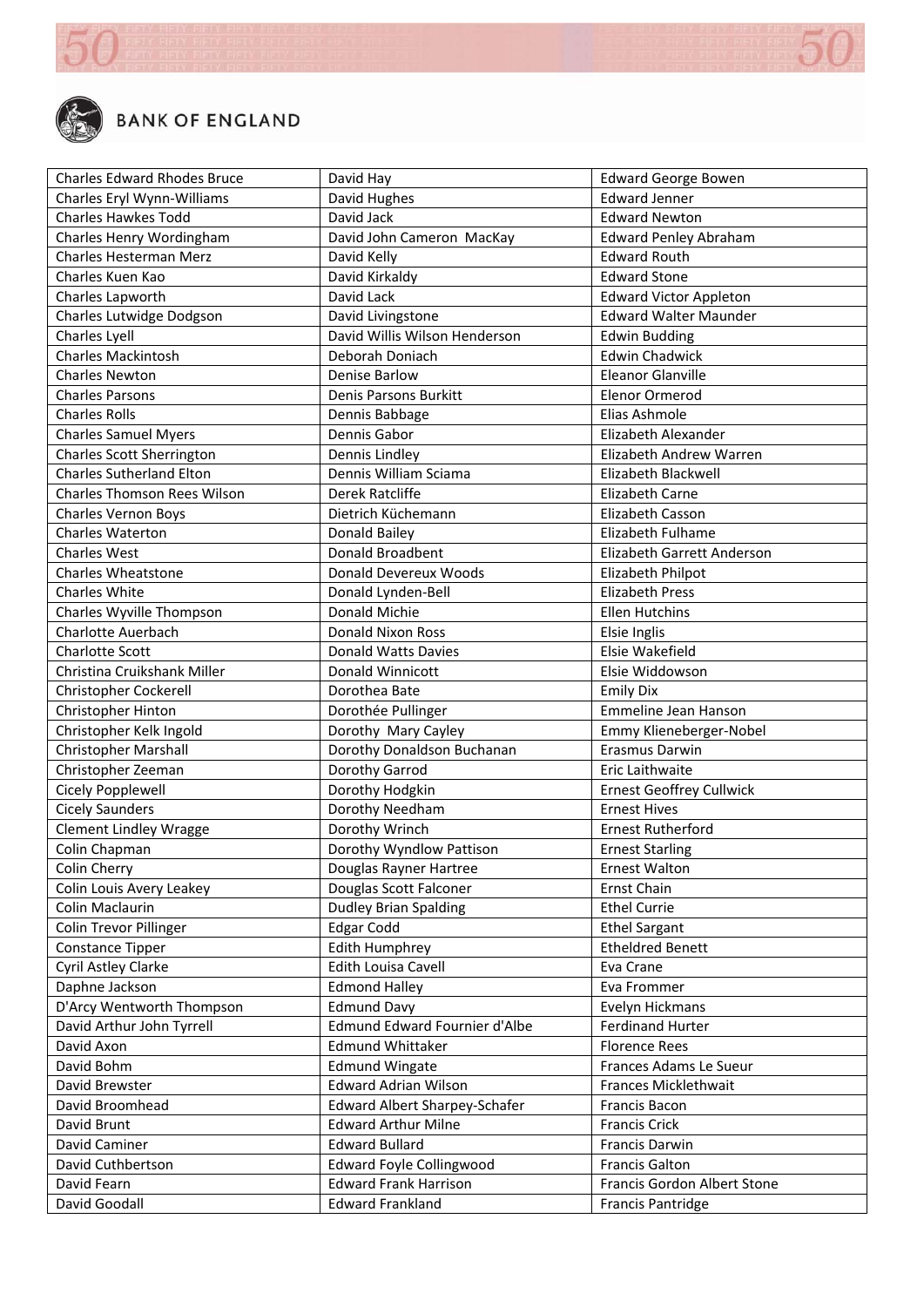

| <b>Francis Ronalds</b>                                  | George Paget Thomson                               | Helena Rosa Wright                 |
|---------------------------------------------------------|----------------------------------------------------|------------------------------------|
| <b>Francis Swinden Curd</b>                             | George Porter                                      | Henry Bessemer                     |
| <b>Francis Thomas Bacon</b>                             | George Sarton                                      | <b>Henry Briggs</b>                |
| Francis William Aston                                   | George Simon Ohm                                   | Henry Brunner                      |
| <b>Frank Ashall</b>                                     | George Taylor                                      | Henry Cavendish                    |
| Frank Blackmore                                         | George Thomas Beatson                              | Henry Clifton Sorby                |
| Frank Buckland                                          | Georges Lemaitre                                   | <b>Henry Cort</b>                  |
| Frank Fraser-Darling                                    | <b>Gerald Durrell</b>                              | Henry de la Beche                  |
| <b>Frank Morton</b>                                     | <b>Gerald Hawkins</b>                              | <b>Henry Faulds</b>                |
| Frank Pantridge                                         | <b>Gerald Scott</b>                                | Henry Fox Talbot                   |
| Frank Plumpton Ramsey                                   | Gertrude Elles                                     | Henry Greathead                    |
| Frank Whittle                                           | Gertrude Entwisle                                  | Henry Hallett Dale                 |
| Frank Wilfred Jordan                                    | <b>Gideon Mantell</b>                              | Henry Head                         |
| Franz Arthur Friedrich Schuster                         | Gilbert White                                      | Henry Hill Hickman                 |
| Fred Hoyle                                              | Glyn Humphreys                                     | <b>Henry Hunnings</b>              |
| <b>Frederic Calland Williams</b>                        | Godfrey Harold Hardy                               | Henry Kater                        |
| Frederick Donnan                                        | Godfrey Hounsfield                                 | <b>Henry Maudsley</b>              |
| Frederick Griffith                                      | <b>Goldsworthy Gurney</b>                          | <b>Henry Moseley</b>               |
| Frederick Kipping                                       | <b>Gordon Hamilton Fairley</b>                     | Henry Oldenburg                    |
| Frederick Sanger                                        | Gordon Miller Bourne Dobson                        | Henry Round                        |
| Frederick Sody                                          | Gordon Welchman                                    | Henry Royce                        |
| Frederick Sydney Dainton                                | Griffith Pugh                                      | <b>Henry Shrapnel</b>              |
| Frederick William Lanchester                            | Gulielma Lister                                    | <b>Henry Thomas Tizard</b>         |
| Gabrielle Howard                                        | Guy Callendar                                      | <b>Henry Trengrouse</b>            |
| Geoffrey De Havilland                                   | Hanna Segal                                        | Henry Walter Bates                 |
| Geoffrey Dummer                                         | <b>Hannah Billig</b>                               | Henry Whitworth                    |
| Geoffrey Ingram Taylor                                  | Hans Adolf Krebs                                   | Henryk Zygalski                    |
|                                                         | Hans Eysenck                                       | <b>Herbert Charles Brown</b>       |
| Geoffrey Keynes<br>Geoffrey Perry                       | Hans Sloane                                        | <b>Herbert Spencer</b>             |
|                                                         | <b>Harold Gillies</b>                              | Hermann Bondi                      |
| Geoffrey Russell Coope<br><b>Geoffrey Sharman Dawes</b> | <b>Harold Hopkins</b>                              |                                    |
| Geoffrey Terence Roland Hill                            | Harold Jeffreys                                    | Hertha Ayrton<br>Hiram Maxim       |
|                                                         |                                                    |                                    |
| Geoffrey Wilkinson                                      | Harold Neville Vazeille Temperley<br>Harold Ridley | Homi Jehangir Bhabha<br>Honor Fell |
| George Adamson                                          | <b>Harriette Chick</b>                             | <b>Howard Dalton</b>               |
| George Alfred Hockham                                   |                                                    |                                    |
| George Armstrong                                        | Harry Blackmore Whittington                        | Howard Florey                      |
| George Biddell Airy                                     | Harry Boot                                         | Hugh Davson                        |
| George Bodington                                        | <b>Harry Brearley</b>                              | Hugh de Wardener                   |
| George Boole                                            | Harry Ferguson                                     | Hugh Ford                          |
| George Caley                                            | Harry Goodsir                                      | Hugh Llewellyn Glyn Hughes         |
| George Cayley                                           | Harry Hawker                                       | Hugh Miller                        |
| George Davis                                            | Harry Kroto                                        | Hugh Myddleton                     |
| George Edelstyn                                         | Harry Marhall Ward                                 | Hugh Owen Thomas                   |
| George Edward Pelham Box                                | Harry Melville                                     | <b>Humphry Davy</b>                |
| George Eric Deacon Alcock                               | Harry Ricardo                                      | Ian Donald                         |
| George Frederick Ansell                                 | Harry Smith                                        | lan Fraser                         |
| <b>George Gabriel Stokes</b>                            | Harry Witherby                                     | Ian Heilbron                       |
| George Garfield Hall                                    | Heinz Siegfried Wolff                              | Ida Freund                         |
| George Gray                                             | Helen Beatrix Potter                               | Irene Manton                       |
| George Green                                            | <b>Helen Chambers</b>                              | Irving John Good                   |
| George Jackson Churchward                               | Helen Gwynne-Vaughan                               | <b>Isaac Roberts</b>               |
| George Johnstone Stoney                                 | Helen Megaw                                        | Isabella Gordon                    |
| George Massee                                           | Helen Porter                                       | Isabella Muir                      |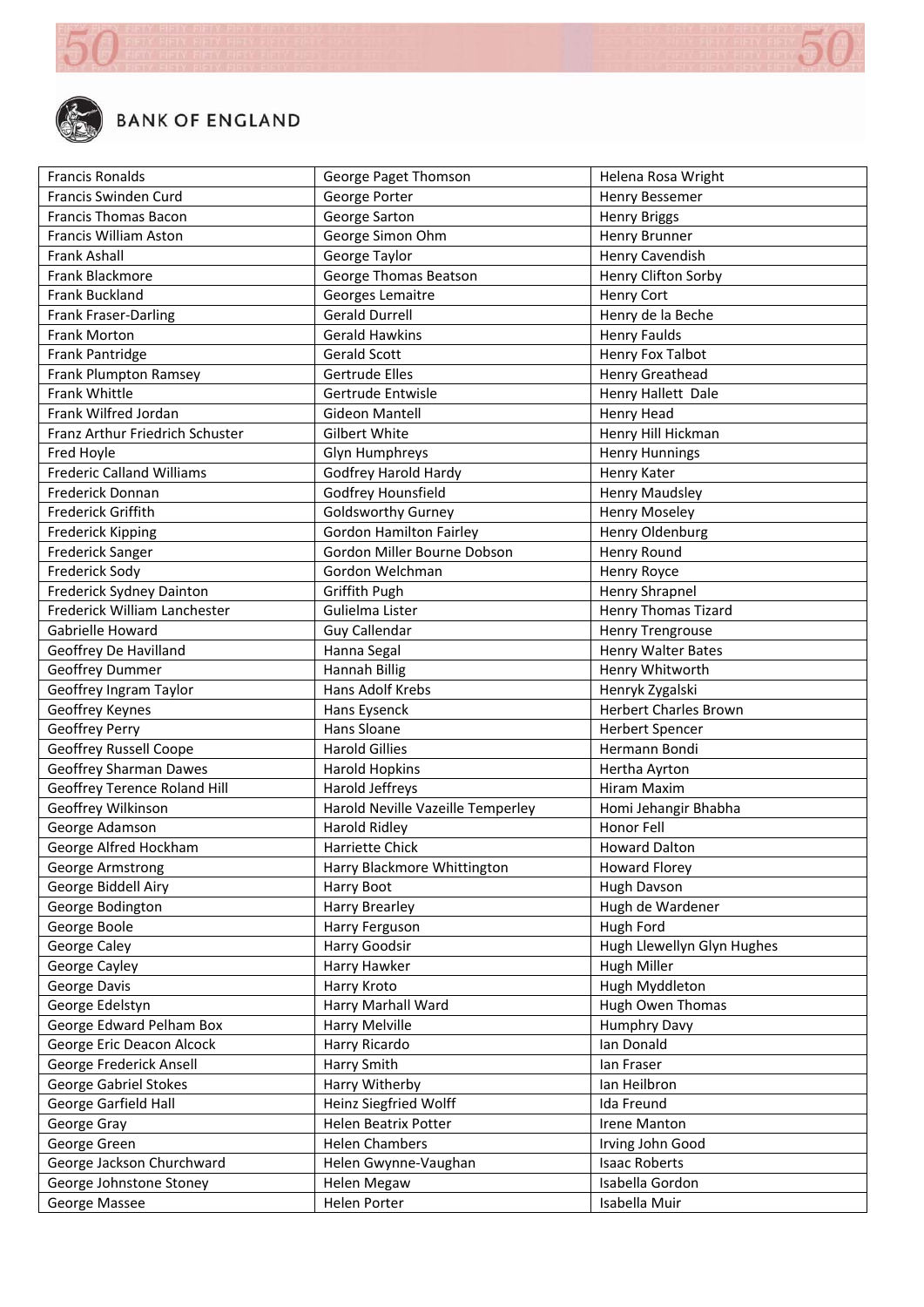

| Isambard Kingdom Brunel       | Jean Kennedy McFarlane      | John James Richard Macleod |
|-------------------------------|-----------------------------|----------------------------|
| Isis Pogson                   | Jean Purdy                  | John Kemp Starley          |
| Ivan Magill                   | Jedidiah Strutt             | John Kendrew               |
| Jacob Bronowski               | Jeremiah Horrocks           | John Lander Harper         |
| Jagadish Chandra Bose         | Jesse Ramsden               | John Langdon Down          |
| Jake MacMillan                | Jethro Tull                 | John Lennard-Jones         |
| James "Paraffin" Young        | Jim Swan                    | John Locke                 |
| James Alfred Ewing            | Joan Beauchamp Procter      | John Logie Baird           |
| James Black                   | Joan Clarke                 | John Lubbock               |
| James Blundell                | Joan Curran                 | John Maynard Smith         |
| James Bradley                 | Joan Graeme Malleson        | John Mayow                 |
| James Brindley                | Joe Farman                  | John Mercer                |
| James Chadwick                | Johanna Weber               | John Milne                 |
| James Clerk Maxwell           | John (Iron Mad) Wilkinson   | John Monteath Robertson    |
| James Croll                   | John Adrian Shepherd-Barron | John Mudge                 |
| James Dewar                   | John Ambrose Fleming        | John Murray                |
| James Dunlop                  | John Anthony Pople          | John Napier                |
| James Ellis                   | John Ashworth Ratcliffe     | John Newlands              |
| James Ferguson                | John Bennet Lawes           | John Philip Harding        |
| James Glaisher                | John Bowlby                 | John Pinkerton             |
| James Gordon                  | John Boyd Orr               | John Playfair              |
| James Gregory                 | John Busby                  | John Quekett               |
| James Hall Nasmyth            | John Charnley               | John Rae                   |
| James Hamilton                | John Clive Ward             | John Ray                   |
| James Hargreaves              | John Cockcroft              | John Rennie                |
| James Harrison                | John Cornforth              | John Ruskin                |
| James Hutchison               | John Couch Adams            | John Russell Hind          |
| James Hutton                  | John Crofton                | John Smeaton               |
| James Joseph Drumm            | John Dalton                 | John Snow                  |
| James Joseph Sylvester        | John Dee                    | John Stevens Henslow       |
| James Lind                    | John Desmond Bernal         | John Stewart Bell          |
| James Martin                  | John Edensor Littlewood     | John Stringfellow          |
| James McCune Smith            | John Edward Marr            | John Stuart Garrow         |
| James Miranda Steuart Barry   | John Edward Sulston         | John Sulston               |
| James Murray                  | John Edyvean                | John Tradescant            |
| James Paget                   | John Elder                  | John Turton Randall        |
| James Parkinson               | John Eliot Howard           | John Tyndall               |
| James Prescott Joule          | John Flamsteed              | John Vane                  |
| James Stagg                   | John Fleetwood Baker        | John Venn                  |
| James Stanley Hey             | John Fowler                 | John Walker                |
| James Starley                 | John Gatenby Bolton         | John Wallis                |
| James Thomson Bottomley       | John Goldman                | John Whitehurst            |
| James William Longman Beament | John Goodricke              | John Wickham               |
| James Young Simpson           | John Hadley                 | John William Strutt        |
| Jane Anne Plant               | John Haldane                | John Yudkin                |
| Jane Elizabeth Waterston      | John Hammond                | John Zachary Young         |
| Jane Marcet                   | John Harrison               | Jonathan Hutchinson        |
| Jane Sharp                    | John Henry Large            | Joseph Banks               |
| Jane Wardle                   | John Henry Poynting         | Jonathan Couch             |
| Janet Lane-Claypon            | John Herschel               | Jonathan Hornblower        |
| Janet Maria Vaughan           | John Hopkinson              | Joseph Bazalgette          |
| Janet Taylor                  | John Horlock                | Joseph Bell                |
| Janet Watson                  | John Hunter                 | Joseph Black               |
|                               |                             |                            |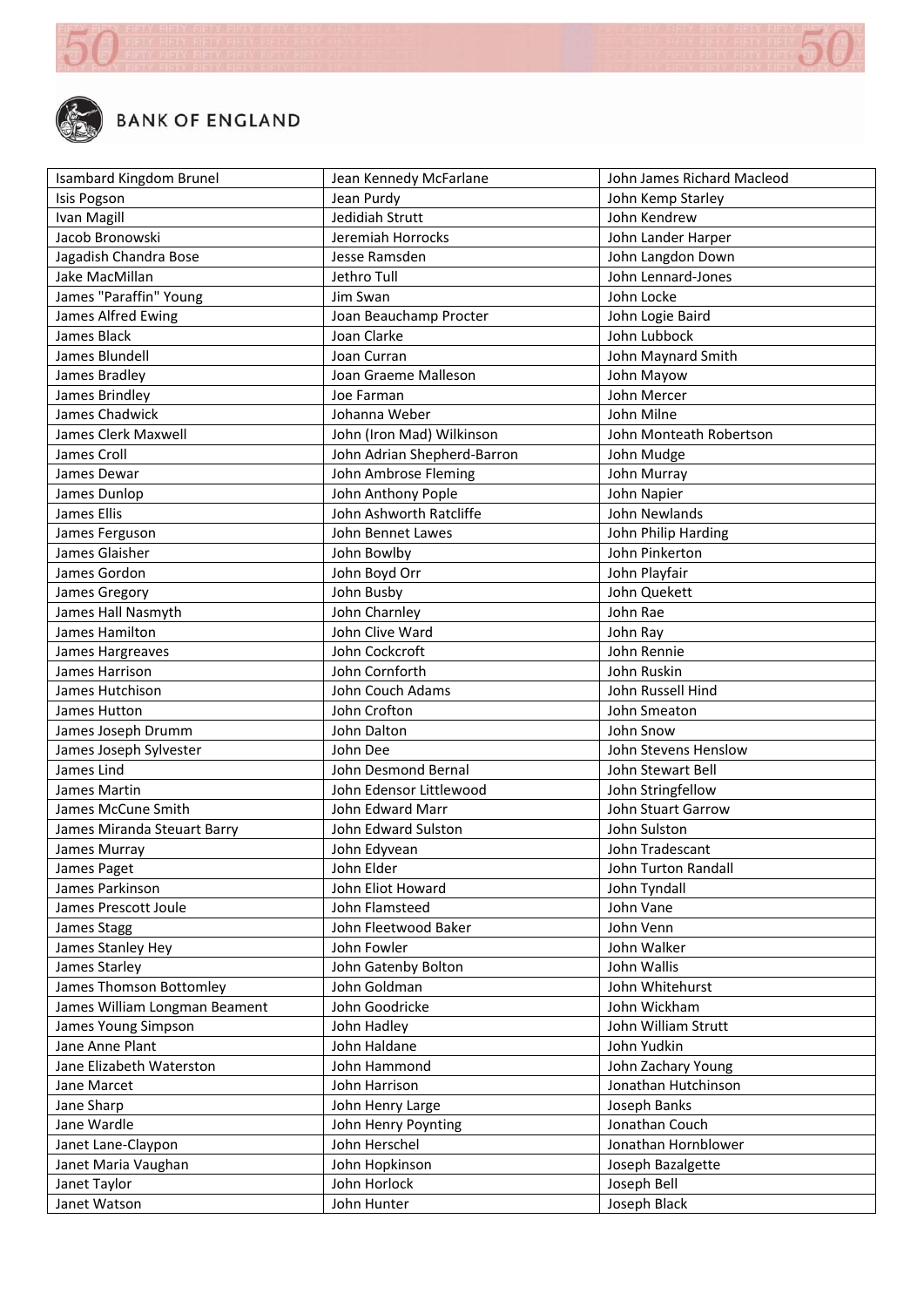

| Joseph Bramah                | Louisa Aldrich-Blake           | Michael Gerzon                    |
|------------------------------|--------------------------------|-----------------------------------|
| Joseph Dalton Hooker         | Louise Johnson                 | Michael Loam                      |
| Joseph Farman                | Lucy Evelyn Cheesman           | Michael Majerus                   |
| Joseph Harris                | Lucy Everest Boole             | Michael Polanyi                   |
| Joseph Larmor                | Ludwig Guttmann                | Michael Scot                      |
| Joseph Lister                | Mabel Fitzgerald               | Miles Joseph Berkeley             |
| Joseph Locke                 | Magnus Pyke                    | Miriam Louisa Rothschild          |
| Joseph Needham               | Marcus Laurence Elwin Oliphant | Monica Taylor                     |
| Joseph Norman Lockyer        | Margaret Fairlie               | Muir Wasson                       |
| Joseph Priestley             | <b>Margaret Gatty</b>          | Muriel Robertson                  |
| Joseph Rotblat               | Margaret Law                   | Muriel Wheldale Onslow            |
| Joseph Sampson Gamgee        | Margaret Lindsay Huggins       | Naomi Datta                       |
| Joseph Swan                  | Margaret Lowenfeld             | Nehemiah Grew                     |
| Joseph Thomson               | Margaret Lucas Cavendish       | Nevil Maskelyne                   |
| Joseph Whitworth             | Margaret Thatcher              | <b>Nevill Francis Mott</b>        |
|                              | Margaret Turner-Warwick        |                                   |
| Joy Adamson<br>Józef Kosacki | Maria Bitner-Glindzicz         | Nicholas Culpepper                |
|                              |                                | Nicholas Harold Lloyd Ridley      |
| Julia Bell                   | Maria Gordon                   | Nicholas Saunderson               |
| Julia Bodmer                 | Maria Petrou                   | Nicholas Shackleton               |
| Julia Polak                  | <b>Marianne North</b>          | <b>Nigel Gresely</b>              |
| Julian Huxley                | <b>Marie Stopes</b>            | Nikolaas Tinbergen                |
| Julian Tudor-Hart            | <b>Marion Gilchrist</b>        | Noreen Elizabeth Murray           |
| June Almeida                 | <b>Marion Ross</b>             | Norman George Heatley             |
| Karen Spärck Jones           | Marjory Stephenson             | Norman Haworth                    |
| Kate Miriam Granger          | Martha Annie Whiteley          | Norman Lockyer                    |
| Katharine Giles              | Martin Ryle                    | Olga Nikolaevna Uvarov            |
| Katherine Jones              | Mary Adela Blagg               | Oliver Heaviside                  |
| Katherine Warington          | Mary Anderson Marshall         | Oliver Joseph Lodge               |
| Kathleen Drew-Baker          | Mary Ann Gilbert               | Oliver Rackham                    |
| Kathleen Edithe Carpenter    | <b>Mary Anning</b>             | <b>Oliver Sacks</b>               |
| Kathleen Lonsdale            | Mary Broadfoot Walker          | Osborne Reynolds                  |
| Kathleen Ollerenshaw         | Mary Buckland                  | Ove Arup                          |
| Kathryn Chaloner             | Mary Cartwright                | Patricia Clarke                   |
| Keith Campbell               | Mary Dilys Glynne              | Patrick David Wall                |
| Keith Runcorn                | Mary Dorothy Sheridan          | Patrick John Ruthven Phizackerley |
| Keith Simpson                | Mary Douglas Leakey            | Patrick Johnston                  |
| Ken Seddon                   | Mary Elizabeth Barber          | Patrick Manson                    |
| Ken Wallace                  | Mary Everest Boole             | <b>Patrick Matthew</b>            |
| Lancelot Thomas Hogben       | Mary Fairfax Somerville        | Patrick Maynard Stuart Blackett   |
| Laurence Dudley Stamp        | Mary Ferguson                  | Patrick Moore                     |
| Letitia Chitty               | Mary Hannah Frances Ivens      | Patrick Steptoe                   |
| Lewis Fry Richardson         | Mary Jane Seacole              | Paul Dirac                        |
| Lez Fairbairn                | Mary Kingsley                  | Paul Fildes                       |
| Lilian Bland                 | Mary Lyon                      | Paul O'Brien                      |
| Lilian Jane Gould            | Mary Mantell                   | Paul Reveley                      |
| Lillian Pickford             | Mary Parke                     | Paul Younger                      |
| Lise Meitner                 | Mary Ward                      | Paweł Strzelecki                  |
| Lorna Casselton              | Maurice Wilkes                 | Percy Cleghorn Stanley Hobart     |
| Lorna Wing                   | <b>Maurice Wilkins</b>         | Peter Brian Medawar               |
| Louis Essen                  | Mavis Batey                    | Peter Dennis Mitchell             |
| Louis Harold Gray            | Max Perutz                     | Peter Mansfield                   |
| Louis Le Prince              | Melanie Klein                  | Peter Miller                      |
| Louis Seymour Bazett Leakey  | Michael Aldrich                | Peter Neil Temple Wells           |
|                              |                                |                                   |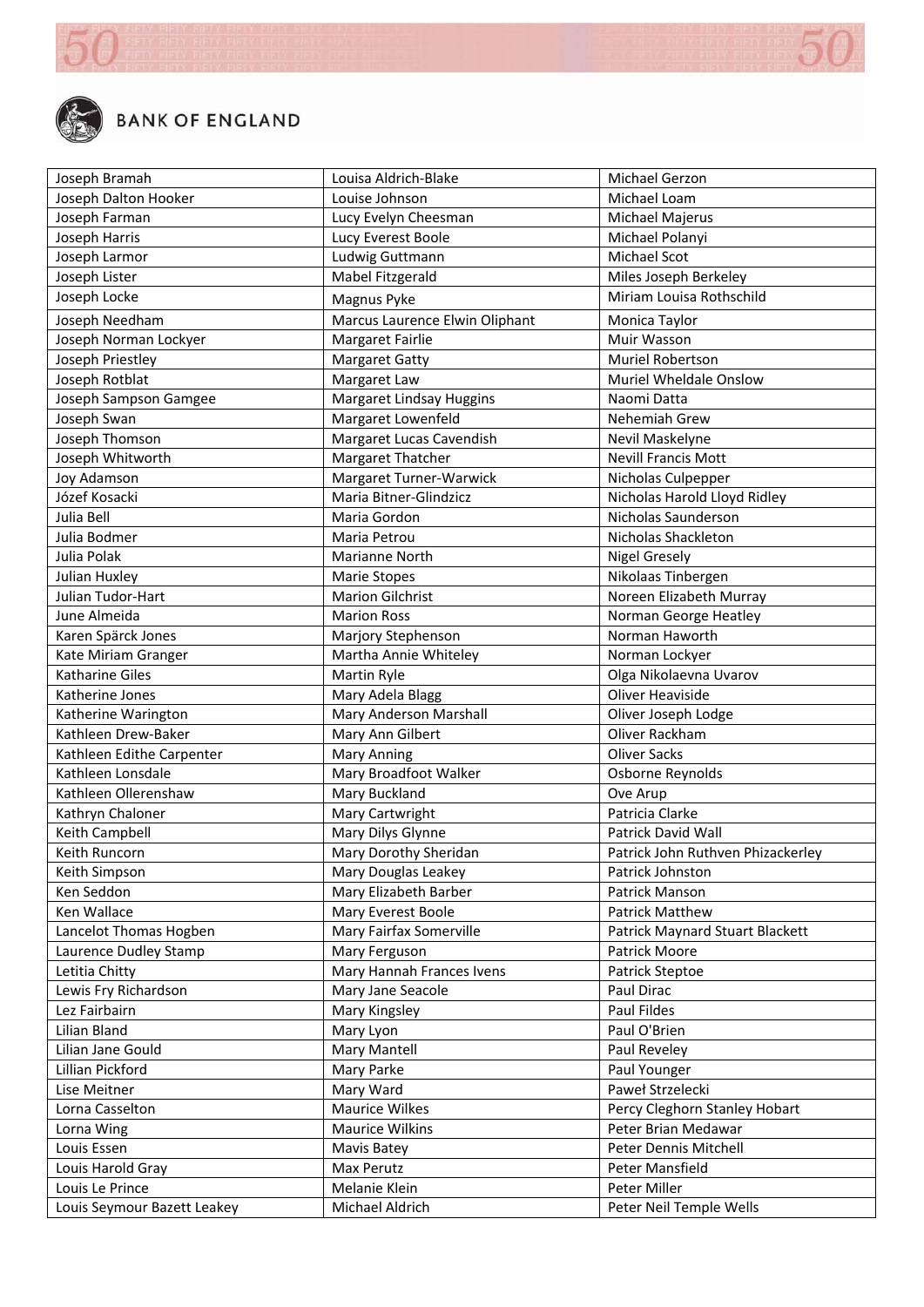

| Peter Neville Robson              | Robert Reynolds Macintosh   | Sylvia Meek                    |
|-----------------------------------|-----------------------------|--------------------------------|
| Philippa Garrett Fawcett          | Robert Robinson             | Szent-Györgyi Albert           |
| Philippe Rushton                  | <b>Robert Ross</b>          | <b>Tecywn Roberts</b>          |
| Phyllis Kerridge                  | Robert Royston Amos Coombs  | Tessa Laurie Holyoake          |
| Phyllis Nicolson                  | Robert Stephenson           | Thereza Dillwyn Llewelyn       |
| Piers John Sellers                | <b>Robert Stirling</b>      | <b>Thomas Addison</b>          |
| Rachel Alcock                     | Robert Thorburn Ayton Innes | Thomas Algernon Chapman        |
| Rachel Mary Parsons               | Robert Watson-Watt          | <b>Thomas Archer Hirst</b>     |
| Rachel Workman MacRobert          | Robert Were Fox             | <b>Thomas Bayes</b>            |
| Ralph Bagnold                     | Robert William Thomson      | <b>Thomas Browne</b>           |
| Ralph Howard Fowler               | <b>Robin Milner</b>         | Thomas Edward Thorpe           |
| <b>Raymond George Gosling</b>     | Rodney Robert Porter        | <b>Thomas Fairchild</b>        |
| Raymond Unwin                     | Roger Bacon                 | <b>Thomas Flowers</b>          |
| Reginald Arthur Shooter           | Roger Bannister             | Thomas Graham                  |
| Reginald George Stapledon         | Roger Philip Ekins          | Thomas Hancock                 |
| <b>Reginald Jones</b>             | Ronald Aylmer Fisher        | <b>Thomas Harriot</b>          |
| Reginald Joseph Mitchell          | Ronald David Laing          | Thomas Hodgkin                 |
| <b>Richard Arkwright</b>          | <b>Ronald Ross</b>          | Thomas Hornsby                 |
| Richard Laurence Millington Synge | Rosa Beddington             | <b>Thomas Huxley</b>           |
| <b>Richard Lower</b>              | <b>Rosalind Franklin</b>    | Thomas Kilburn                 |
| <b>Richard Mead</b>               | <b>Rosalind Pitt-Rivers</b> | Thomas Lewis                   |
| <b>Richard Owen</b>               | Rosalinde Hurley            | Thomas Newcomen                |
| <b>Richard Price</b>              | Rose Scott-Moncrieff        | <b>Thomas Savery</b>           |
| <b>Richard Roberts</b>            | Roy Chadwick                | Thomas Stevenson               |
| <b>Richard Skemp</b>              | Roy Leonard Dommett         | Thomas Sydenham                |
| <b>Richard Spruce</b>             | Rudy Kennedy                | <b>Thomas Telford</b>          |
| <b>Richard Towneley</b>           | Ruth Bowden                 | Thomas Wright                  |
| <b>Richard Trevithick</b>         | <b>Ruth Sanger</b>          | <b>Thomas Young</b>            |
| Rita Cornforth                    | Samuel Crompton             | Tom Kibble                     |
| Robert Alexander Watson-Watt      | Samuel Earnshaw             | Tom Kilburn                    |
| Robert Anderson                   | Samuel Tolansky             | <b>Trevor Kletz</b>            |
| Robert Angus Smith                | Sandford Fleming            | Valerie Hunter Gordon          |
| Robert Bakewell                   | Sarah Guppy                 | Valerie Myerscough             |
| Robert Bamford                    | Sebastian Ferranti          | Vera Rubin                     |
| Robert Boyd                       | Shaun Wylie                 | Vernon Charley                 |
| Robert Boyle                      | Sheila Rodwell              | Victor Alexander Haden Horsley |
| Robert Brown                      | Sheila Sherlock             | Victoria Drummond              |
| <b>Robert Edmond Grant</b>        | Sheina Marshall             | Vinicio Barocas                |
| Robert Fitzroy                    | Sidney George Brown         | <b>Walter Hancock</b>          |
| <b>Robert Geoffrey Edwards</b>    | Sidney Ringer               | Walter Morley Fletcher         |
| Robert Grosseteste                | Sidnie Manton               | <b>Walter Owen Bentley</b>     |
| <b>Robert Hanbury Brown</b>       | <b>Smithson Tennant</b>     | <b>Walter Plowright</b>        |
| Robert Hill                       | Solomon Zuckerman           | Walter Rothschild              |
| Robert Hooke                      | Sophia Jex-Blake            | Walter Thomas James Morgan     |
| Robert Killick-Kendrik            | Srinivasa Ramanujan         | Warren De La Rue               |
| Robert Knox                       | <b>Stafford Beer</b>        | Wendy Sheila Atkin             |
| Robert Liston                     | <b>Stanley Hooker</b>       | Wildman Whitehouse             |
| Robert Marsham                    | <b>Stephen Hawking</b>      | Wilfred Bion                   |
| Robert McCance                    | Sydney Camm                 | Will Coulson                   |
| <b>Robert McCarrison</b>          | Sydney Chapman              | Will Hay                       |
| Robert Plot                       | Sydney Monckton Copeman     | William 'Strata' Smith         |
| Robert Rae                        | Sydney Selwyn               | <b>William Armstrong</b>       |
| Robert Recorde                    | Sylvia Dorothy Lawler       | William Astbury                |
|                                   |                             |                                |